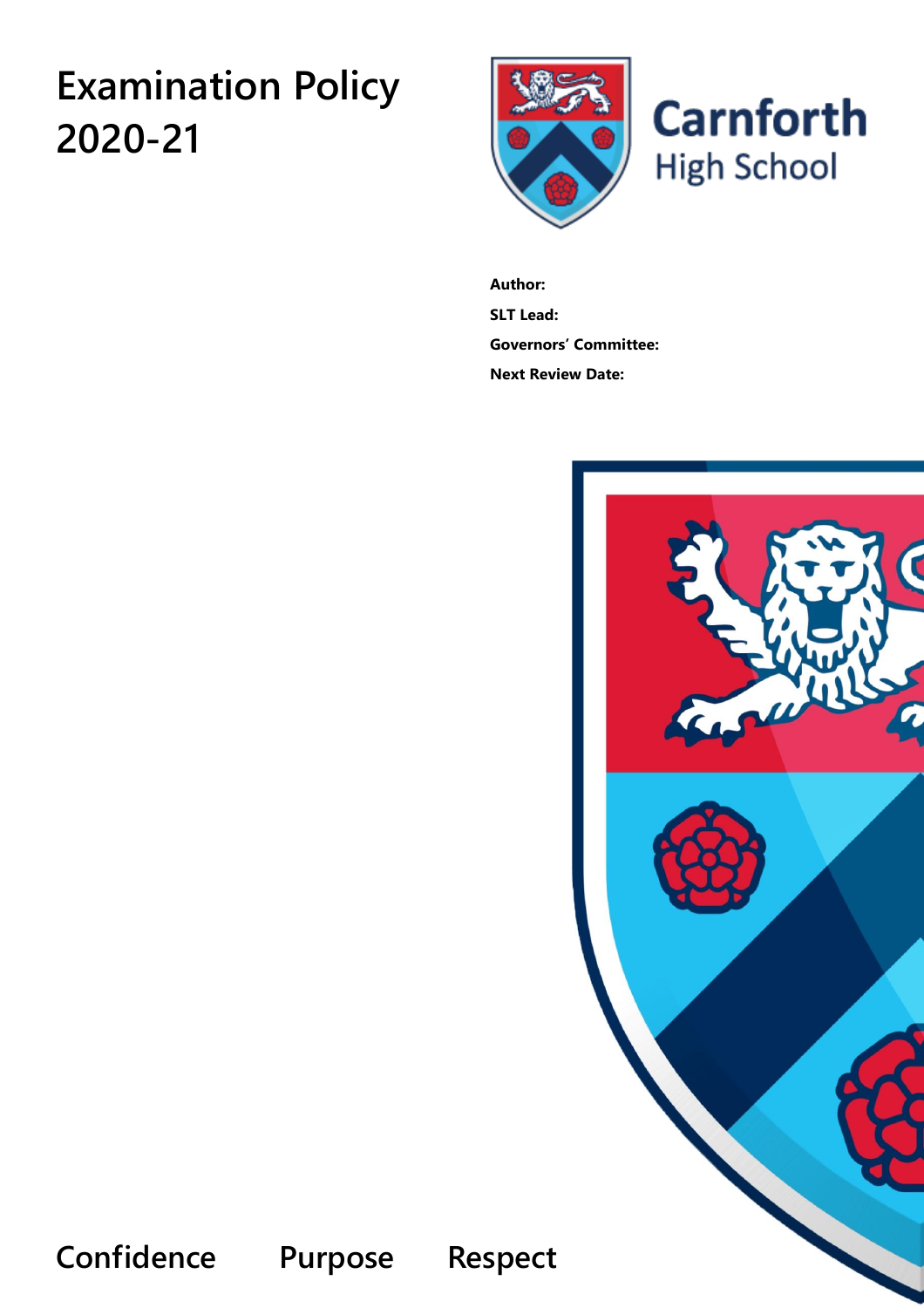## **Objective**

To set up an efficient exam system with clear guidelines for all relevant staff.

#### **Exam Responsibilities**

Head of Centre – overall responsibility for the school as an exam centre.

Exams Manager – responsible for the organization of all external exams.

#### **Heads of Departments**

Each Head of Department is responsible for all exam entries, withdrawals and amendments for their subject. At the start of each academic year, the Exams manager will confirm with each Head of Department which qualifications they will be working towards with their students. If the Head of Department wishes to change syllabus or exam board, or offer additional qualifications, this must be authorised by the Head of Centre and the Exam Manager must be informed.

#### **Entries**

Examination entries are made by Heads of Departments and then passed to the Examination Manager. It is the responsibility of each Head of Department to ensure that the correct lists are issued to the Exams Manager.

The Exams Manager that will ensure that all HODs are notified of due deadlines.

Once entries are finalised, the Exams Manager will circulate timetables to candidates and publish seating plans on identified notice boards in advance of forthcoming examinations.

#### **Amendments**

All candidates will be entered for the relevant exams by the due date set by the exam boards. Amendments will be accepted by the Exams Manager up to the date set by the exam boards. Any late entries or amendments will be charged to the relevant department, except in exceptional circumstances.

#### **Special Needs**

It is the responsibility of SENCO to liaise with the Exams Manager regarding access arrangements for candidates with special needs, ensuring all information needed on each candidate is available. Separate rooms and invigilators are required for students needing extra time in exams, and for students needing a reader as well as extra time. Preferably the reader should be from the Learning Support department and be familiar to the students.

It is the Exams Manager responsibility to ensure all requirements are met.

All exam centre staff must ensure that the access arrangements are consistent with the law.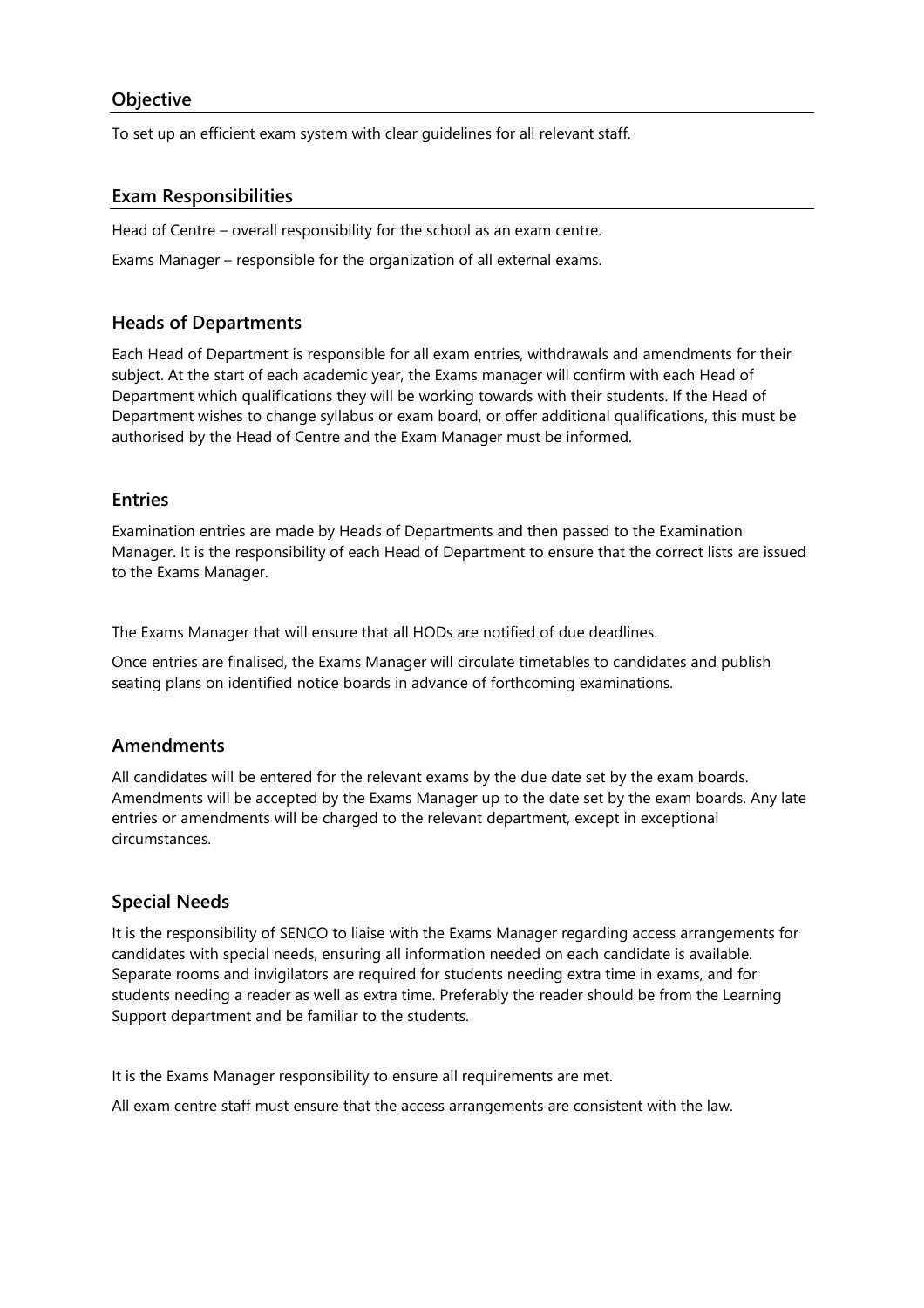# **Examination Fees**

Normal registration and exam fees will be paid by the centre.

Late entry or amendment fees are paid by whoever is responsible for the need to make the change.

## **Invigilators**

The Exams Manager is responsible for ensuring the required number of invigilators are available for external exams and that the invigilators provision for training have been met. External Invigilators will be timetabled and met and briefed by the Exams Manager.

Securing CRB clearance is the responsibility of the centre administration.

# **External Examinations**

- 1. Final entry numbers and levels are agreed between the Exams Manager and each Head of Department.
- 2. All exam papers are received and counted by the Exams Manager, before being stored securely.
- 3. No exam papers can be viewed by teaching staff, or removed from the exam room, until after the exam session has finished.
- 4. All exams will be conducted according to the rules laid down by the exam boards and within the start and finish times determined by the boards.
- 5. The Exams Manager will attempt to contact any candidate who is not present at the start of their exam and deal with them in accordance with exam board guidelines.
- 6. Any misconduct or irregularity must be reported to the Exams Manager who will then inform the relevant exam board and the Head of Centre.
- 7. Candidates' personal belongings remain their own responsibility and the centre accepts no liability for their loss or damage.
- 8. The Exams Manager will identify exam clashes and will manage in accordance with JCQ regulations

#### **All candidates will be issued with an Examinations Booklet prior to their examinations containing detailed information regarding procedures, conduct with copies of the JCQ examination regulations.**

# **Coursework**

Candidates who have to prepare coursework should do so by the required date. It is the responsibility of each department to ensure all coursework and coursework paperwork is ready to be despatched at the correct time. The Exams Manager will ensure all necessary correspondence is issued to HODs,who will post the coursework, and keep a record of all coursework sent off.